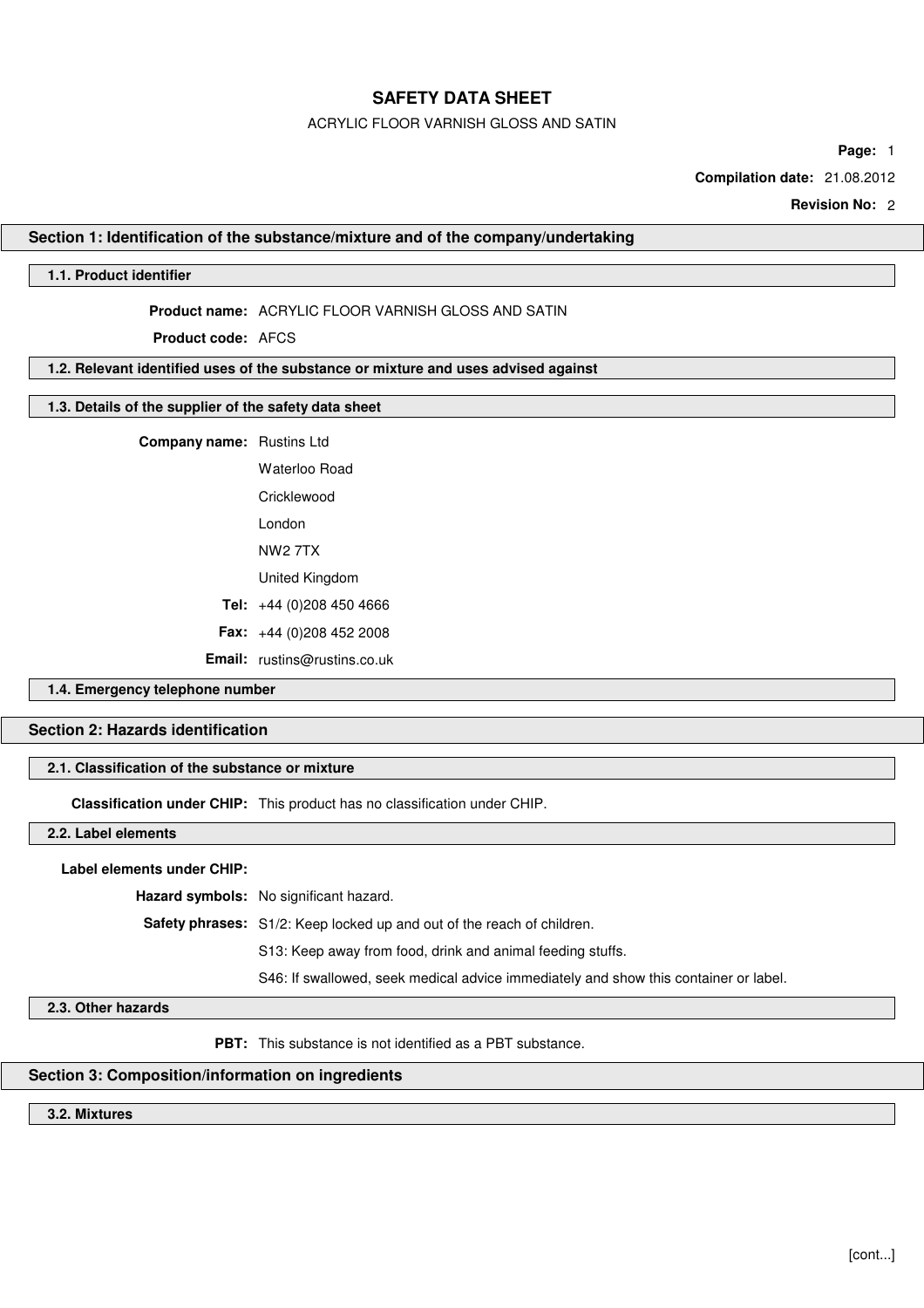## ACRYLIC FLOOR VARNISH GLOSS AND SATIN

**Page:** 2

### **Hazardous ingredients:**

#### 3-BUTOXYPROPAN-2-OL

| <b>EINECS</b> | CAS                    | .<br>்பட<br>$\sim$<br>Classification<br>unii | Classification<br>ם ור<br>◡∟ | Percent |
|---------------|------------------------|----------------------------------------------|------------------------------|---------|
| 225-878-4     | E404<br>$-66-8$<br>ວເວ | Xi: R36/38                                   |                              | 10%     |

#### **Section 4: First aid measures**

**4.1. Description of first aid measures**

|                                                           |  | <b>Skin contact:</b> Remove contaminated clothing. Wash skin thoroughtly with soap and water or use a |
|-----------------------------------------------------------|--|-------------------------------------------------------------------------------------------------------|
| proprietry skin cleaner. Do NOT use solvents or thinners. |  |                                                                                                       |

**Eye contact:** Contact lenses should be removed. Irrigate copiously with clean, fresh water for at least 10 minutes, holding the eyelids apart.

**Ingestion:** If accidentally swallowed, wash mouth out with water. Do not induce vomiting, keep at rest and obtain medical attention.

**Inhalation:** If effects occur remove to fresh air and seek medical advice.

## **4.2. Most important symptoms and effects, both acute and delayed**

**Skin contact:** No symptons are expected.

**Eye contact:** May cause irritation.

**Ingestion:** No specific data. Expected to be non-toxic.

**Inhalation:** No symptons are expected.

**4.3. Indication of any immediate medical attention and special treatment needed**

### **Section 5: Fire-fighting measures**

#### **5.1. Extinguishing media**

**Extinguishing media:** Water spray, fog or mist. Do NOT use water jet. Carbon dioxide (CO2). Dry chemical powder. Alcohol resistant foam. Sand or earth.

## **5.2. Special hazards arising from the substance or mixture**

**Exposure hazards:** In a fire, hazardous decompostition products such as smoke and Carbon Monoxide may be produced.

### **5.3. Advice for fire-fighters**

**Advice for fire-fighters:** Exposure to decomposition products may be a hazard to health. Appropriate self-

contained breathing apparatus may be required. Cool closed containers exposed to fire

with water spray. Do NOT allow run-off from fire fighting to enter drains or water courses.

### **Section 6: Accidental release measures**

#### **6.1. Personal precautions, protective equipment and emergency procedures**

**Personal precautions:** Ventilate the area. Mark out the contaminated area with signs and prevent access to unauthorised personnel. Do not attempt to take action without suitable protective clothing (see section 8).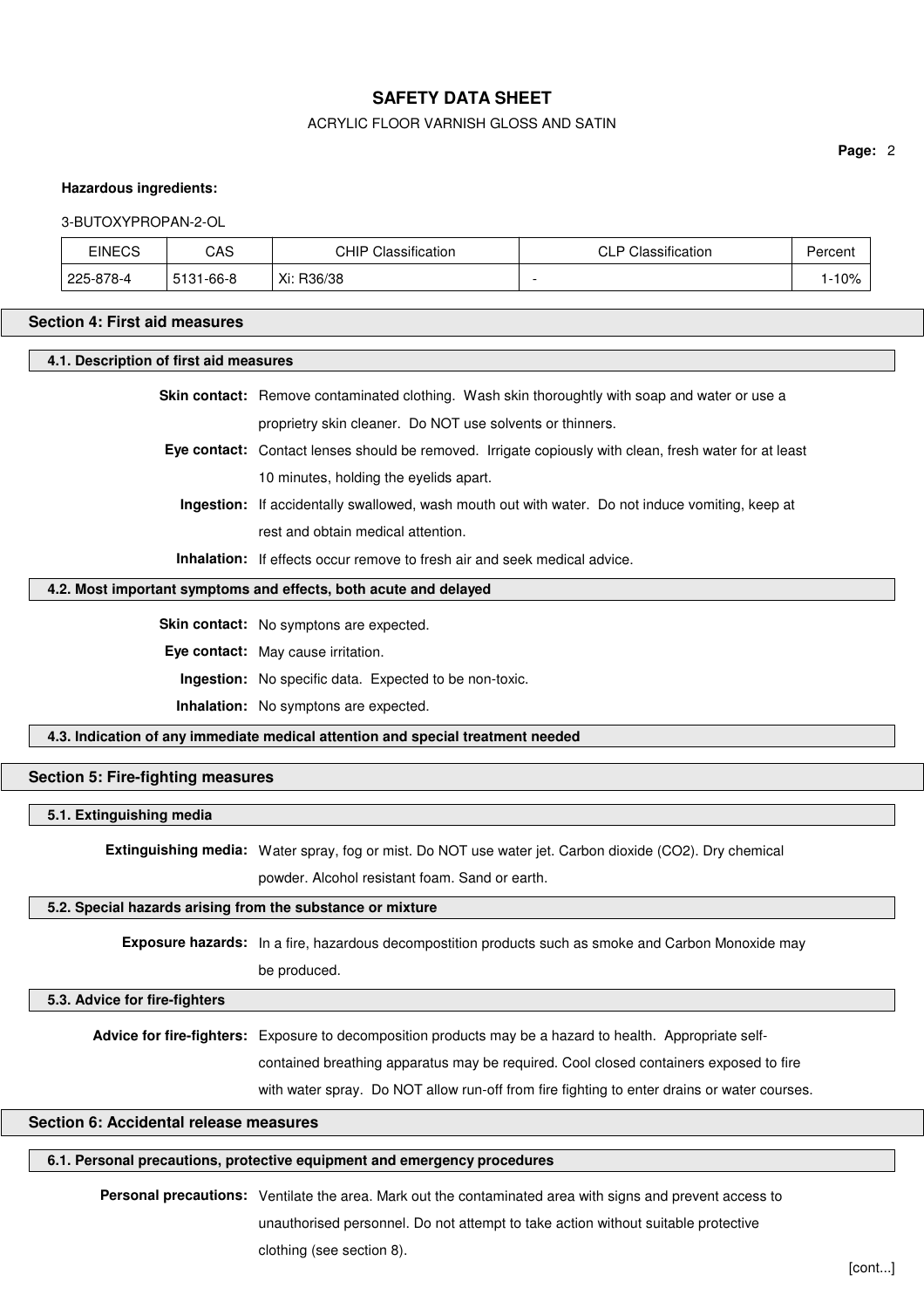## ACRYLIC FLOOR VARNISH GLOSS AND SATIN

| 6.2. Environmental precautions                            |                                                                                                                      |  |  |  |  |
|-----------------------------------------------------------|----------------------------------------------------------------------------------------------------------------------|--|--|--|--|
|                                                           | Environmental precautions: Do not discharge into drains or rivers. If the product enters drains or sewers, the local |  |  |  |  |
|                                                           | water company should be contacted immediately. In the case of contamination of                                       |  |  |  |  |
|                                                           | streams, rivers or lakes contact the relevant environment agency.                                                    |  |  |  |  |
| 6.3. Methods and material for containment and cleaning up |                                                                                                                      |  |  |  |  |
|                                                           | Clean-up procedures: Contain and collect spillages with non-combustible absorbent materials, e.g. sand,              |  |  |  |  |
|                                                           | earth, vermiculite. Transfer into a suitable container for disposal in accordance with the                           |  |  |  |  |
|                                                           | waste regulations (see section 13) Clean preferably with a detergent, avoid the use of                               |  |  |  |  |
|                                                           | solvents.                                                                                                            |  |  |  |  |
| 6.4. Reference to other sections                          |                                                                                                                      |  |  |  |  |
| Section 7: Handling and storage                           |                                                                                                                      |  |  |  |  |
| 7.1. Precautions for safe handling                        |                                                                                                                      |  |  |  |  |
|                                                           | Handling requirements: Avoid inhalation of vapour. Avoid skin and eye contact. Smoking, eating and drinking          |  |  |  |  |
|                                                           | should be prohibited in areas of storage and use. The Manual Handling Operations                                     |  |  |  |  |
|                                                           | Regulations may apply to the handling of containers of this product.                                                 |  |  |  |  |
|                                                           | 7.2. Conditions for safe storage, including any incompatibilities                                                    |  |  |  |  |
|                                                           | Storage conditions: Store in cool, well ventilated area. KEEP AWAY FROM FREEZING, minimum storage                    |  |  |  |  |
|                                                           | temperature 5 degrees C. Keep away from direct sunlight. Keep container tightly closed.                              |  |  |  |  |
|                                                           | Take precautionary measures to prevent product spills into drains, the ground or waters.                             |  |  |  |  |
|                                                           | Suitable packaging: Ideally, keep in original container. If transfer is necessary use glass or coated steel          |  |  |  |  |
|                                                           | containers.                                                                                                          |  |  |  |  |
| 7.3. Specific end use(s)                                  |                                                                                                                      |  |  |  |  |
| Section 8: Exposure controls/personal protection          |                                                                                                                      |  |  |  |  |
| 8.1. Control parameters                                   |                                                                                                                      |  |  |  |  |
| Workplace exposure limits: Not applicable.                |                                                                                                                      |  |  |  |  |
| 8.2. Exposure controls                                    |                                                                                                                      |  |  |  |  |
|                                                           | Engineering measures: Ensure there is sufficient ventilation of the area.                                            |  |  |  |  |
|                                                           | Respiratory protection: If there is a risk of exposure to high vapour concentrations, use respiratory protective     |  |  |  |  |
|                                                           | equipment. All personal protective equipment, including respiratory protective                                       |  |  |  |  |
|                                                           | equipment, used to control exposure to hazardous substances must be selected to                                      |  |  |  |  |
|                                                           | meet the requirements of the COSHH Regulations.                                                                      |  |  |  |  |
|                                                           | Hand protection: Protective gloves.                                                                                  |  |  |  |  |
|                                                           | Eye protection: Eye protection designed to protect against liquid splashes should be worn.                           |  |  |  |  |
|                                                           | Skin protection: Overalls are normally suitable, PVC apron if risk of splashing.                                     |  |  |  |  |
|                                                           |                                                                                                                      |  |  |  |  |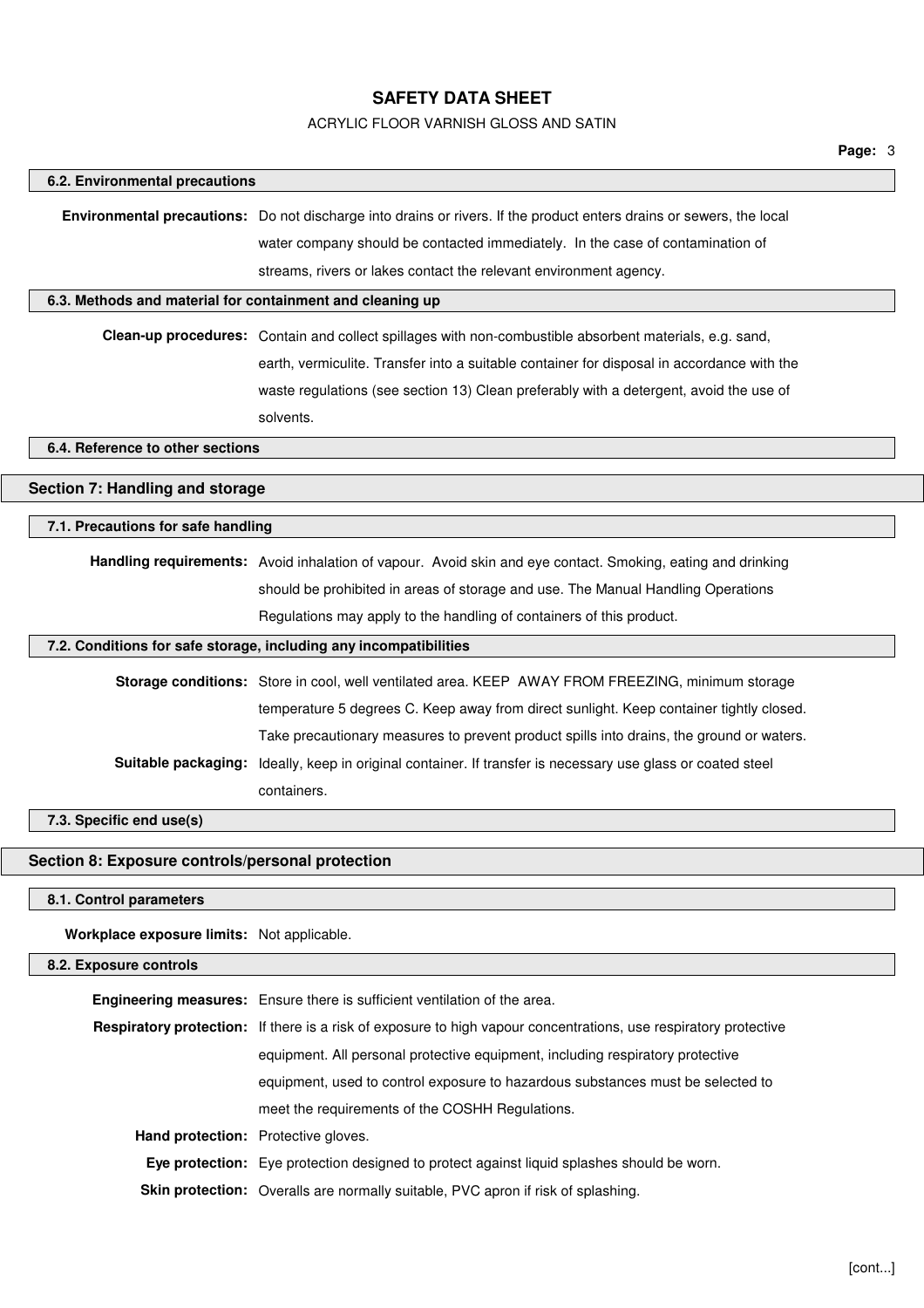## ACRYLIC FLOOR VARNISH GLOSS AND SATIN

**Page:** 4

## **Section 9: Physical and chemical properties**

| 9.1. Information on basic physical and chemical properties |                                                  |  |  |  |
|------------------------------------------------------------|--------------------------------------------------|--|--|--|
|                                                            |                                                  |  |  |  |
|                                                            | <b>State: Liquid</b>                             |  |  |  |
|                                                            |                                                  |  |  |  |
|                                                            | <b>Colour:</b> Milky, off-white.                 |  |  |  |
| <b>Odour:</b> Low.                                         |                                                  |  |  |  |
|                                                            |                                                  |  |  |  |
|                                                            | <b>Oxidising:</b> Non-oxidising (by EC criteria) |  |  |  |
| <b>Solubility in water: Miscible</b>                       |                                                  |  |  |  |

**Viscosity:** Viscous

**pH:** 7.5-8.0

**Flash point °C:**  $>61$  **Relative density:** 1.01 @ 20 C

**9.2. Other information**

**Other information:** Not applicable.

## **Section 10: Stability and reactivity**

**10.1. Reactivity**

**10.2. Chemical stability**

**Chemical stability:** Stable under normal storage and handling conditions (see Section 7).

## **10.3. Possibility of hazardous reactions**

**10.4. Conditions to avoid**

**Conditions to avoid:** Not applicable. For ideal storage conditions see section 7.

**10.5. Incompatible materials**

**Materials to avoid:** Oxidising agents. Strong acids.

**10.6. Hazardous decomposition products**

**Haz. decomp. products:** In a fire, hazardous decomposition products such as smoke and carbon monoxide may

be produced.

### **Section 11: Toxicological information**

**11.1. Information on toxicological effects**

**Toxicity values:** Not applicable.

**Symptoms / routes of exposure**

**Skin contact:** No symptons are expected. **Eye contact:** May cause irritation. **Ingestion:** No specific data. Expected to be non-toxic. **Inhalation:** No symptons are expected.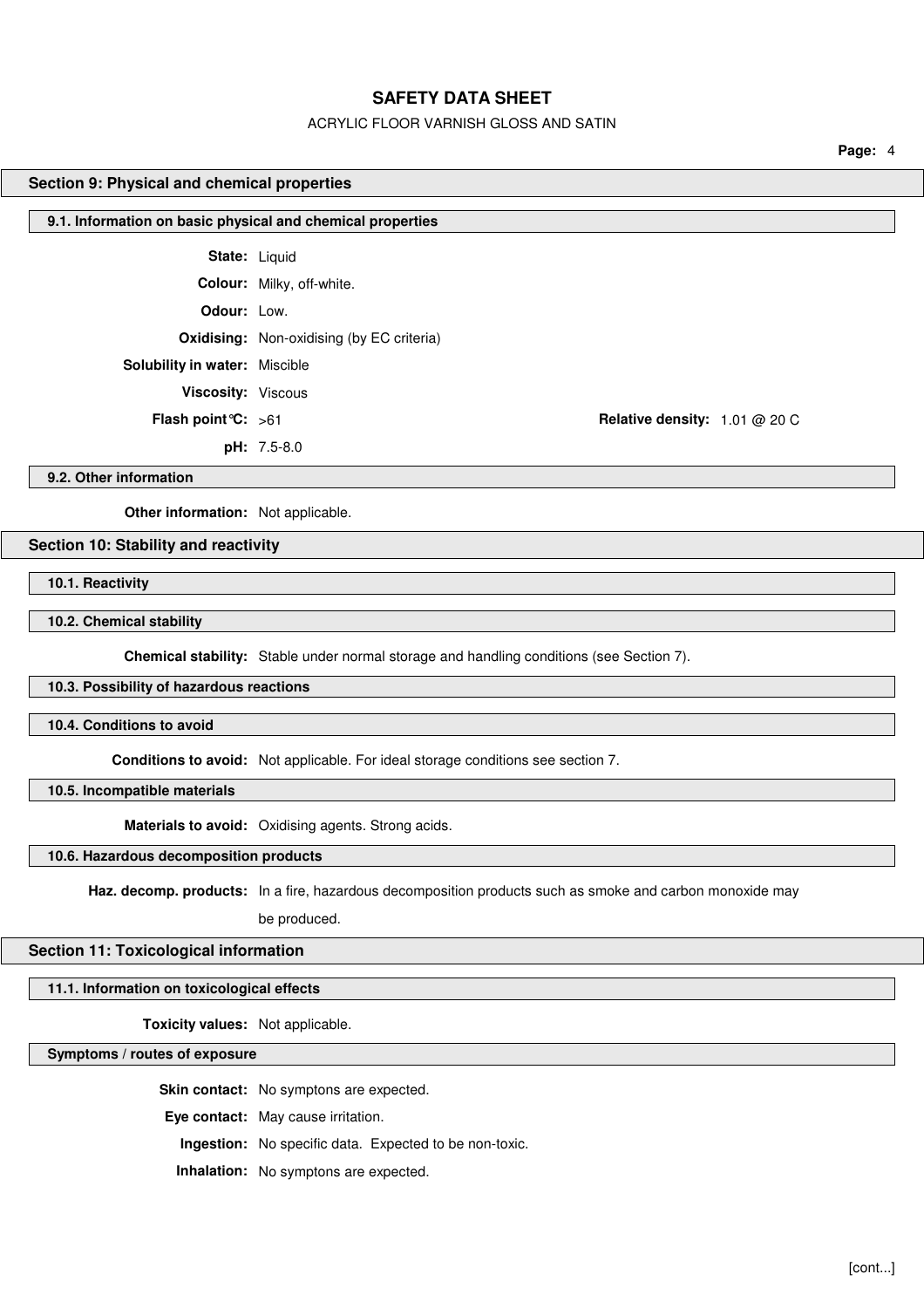## ACRYLIC FLOOR VARNISH GLOSS AND SATIN

**Page:** 5

#### **Section 12: Ecological information**

#### **12.1. Toxicity**

**Ecotoxicity values:** Not applicable.

### **12.2. Persistence and degradability**

**Persistence and degradability:** Biodegradable.

#### **12.3. Bioaccumulative potential**

**Bioaccumulative potential:** There is no data available on the product itself. Not expected to bioaccumulate.

**12.4. Mobility in soil**

**Mobility:** Soluble in water. Partially volatile. Readily absorbed into soil. The product should not be allowed to enter drains or water courses or be deposited where it can affect ground or

surface waters.

## **12.5. Results of PBT and vPvB assessment**

**PBT identification:** This substance is not identified as a PBT substance.

## **12.6. Other adverse effects**

**Other adverse effects:** There is no data available on the product itself. It is unlikely this material will present an

environmental hazard.

### **Section 13: Disposal considerations**

#### **13.1. Waste treatment methods**

**NB:** The user's attention is drawn to the possible existence of regional or national

regulations regarding disposal.

### **Section 14: Transport information**

**Transport class:** This product does not require a classification for transport.

#### **Section 15: Regulatory information**

**15.1. Safety, health and environmental regulations/legislation specific for the substance or mixture**

#### **15.2. Chemical Safety Assessment**

**Chemical safety assessment:** A chemical safety assessment has not been carried out for the substance or the mixture

by the supplier.

### **Section 16: Other information**

### **Other information**

**Other information:** This safety data sheet is prepared in accordance with Commission Regulation (EU) No

453/2010.

\* indicates text in the SDS which has changed since the last revision.

**Phrases used in s.2 and 3:** R36/38: Irritating to eyes and skin.